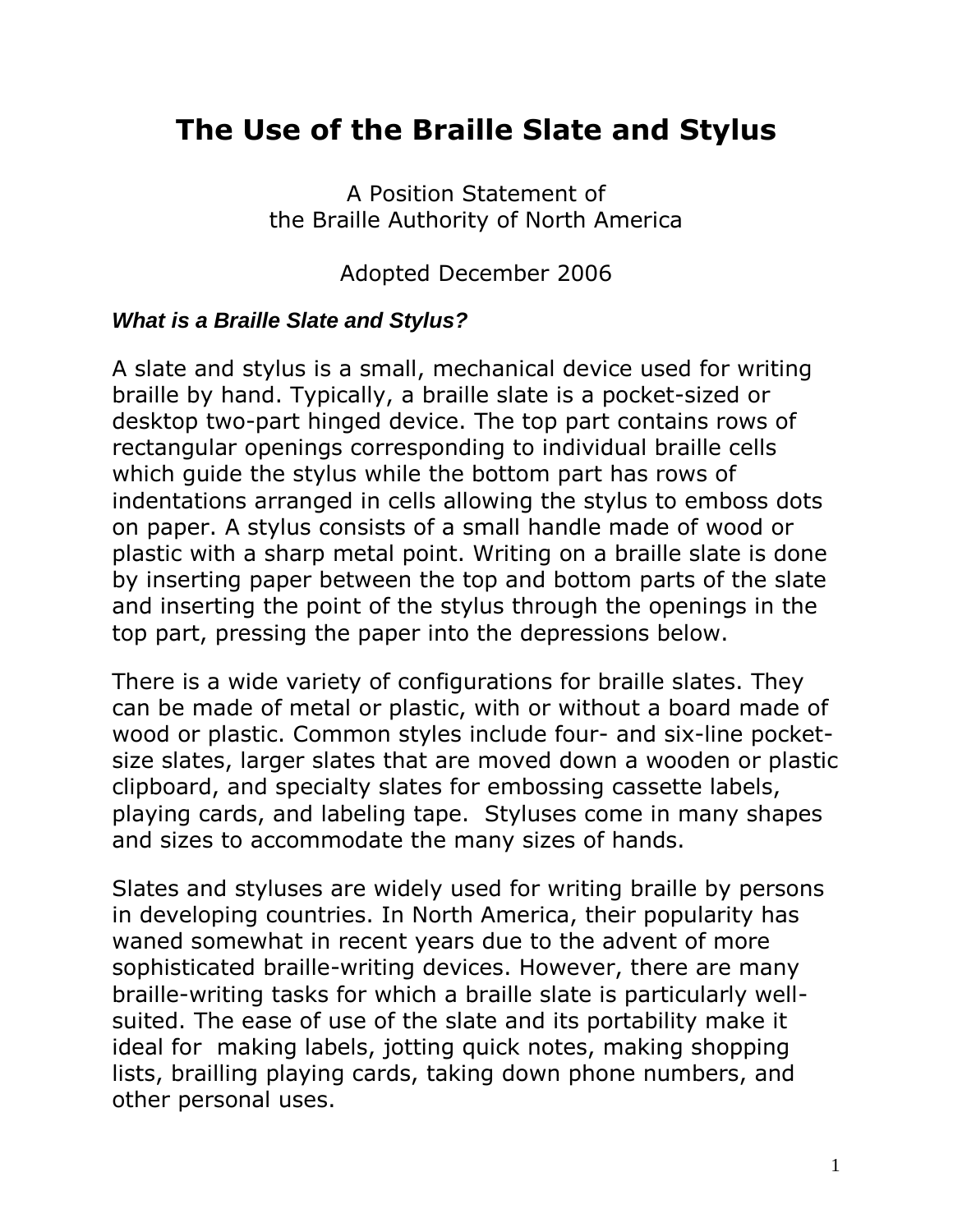#### *Learning to Use the Slate and Stylus*

There is little data on the number of students who are taught to use a slate and stylus in North American schools today. Anecdotal evidence suggests that not all blind students are being taught to use a slate and stylus and, many of those who do learn to use it to write braille in this manner are learning it at the fifth grade level and even later. Most professionals recommend teaching the slate in grades 3 or 4 but some recommend that it can be beneficial for students to be exposed to the slate even as early as pre-school. Adults who are learning braille are often taught to use the slate because of its convenience and low cost.

To write braille with a slate, each dot of each braille character is written individually to form letters and words. Skilled slate users can do this very quickly. Since the braille dots are pressed into the paper, the slate user writes the letters from right to left; when the slate is opened and the paper is turned over, the braille characters can be read from left to right.

Some people believe that learning to write with a slate and stylus is difficult. Since the braille characters must be formed from right to left, people mistakenly believe that writing on a slate is done "backward." Slate instructors, however, have developed teaching strategies that focus on the forward progression of the writing task and such strategies have demonstrated that the cognitive processes necessary for slate writing do not involve reversals of characters. The instruction to students "write first what you read first" has been found to be useful.

Others believe that modern technology has eliminated the need for the device. However, most models of the slate and stylus are quite affordable (some cost less than \$10) and don't require electricity, batteries or other special equipment. They are often used in addition to newer technology and do not represent a choice of one device over another. The slate and stylus is the blind person's equivalent of a pencil and this form of convenient